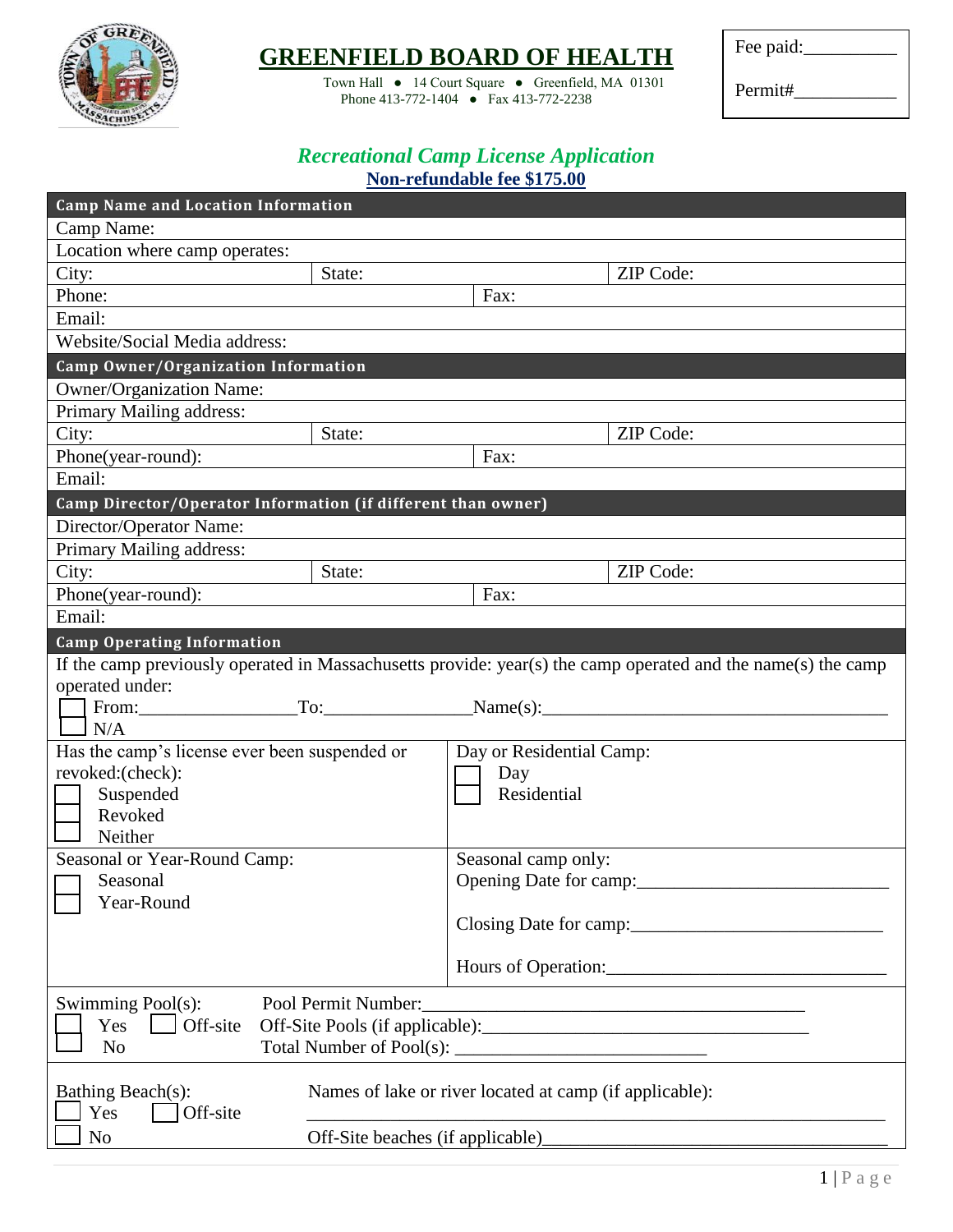| Meals Provided:<br>Yes<br>$\overline{\rm No}$                                                                                                                                                                                      | Food Permit Number:                          |  |  |  |
|------------------------------------------------------------------------------------------------------------------------------------------------------------------------------------------------------------------------------------|----------------------------------------------|--|--|--|
| Camp Capacity (per session):                                                                                                                                                                                                       |                                              |  |  |  |
| Campers: Staff: Staff: Total Number for the Year:                                                                                                                                                                                  |                                              |  |  |  |
| <b>Health Care Consultant Information</b>                                                                                                                                                                                          |                                              |  |  |  |
| Name:                                                                                                                                                                                                                              |                                              |  |  |  |
| <b>MA License Number:</b>                                                                                                                                                                                                          | Phone (to reach during camp operations):     |  |  |  |
| Type of Medical License:<br>Physician Physician Assistant - NOTE: Attach documentation of pediatric training if a PA<br>Nurse   Nurse Practitioner<br>Other:                                                                       |                                              |  |  |  |
| <b>Health Care Supervisor Information</b><br>Name:                                                                                                                                                                                 |                                              |  |  |  |
| <b>MA License Number:</b><br>Age:                                                                                                                                                                                                  |                                              |  |  |  |
| Type of Medical License, Registration or Training 105 CMR 430.159(C):<br>Physician Physician Assistant Other: 0.01 Other:<br>Please attach documentation of current First Aid / CPR Training<br><b>Nurse Practitioner</b><br>Nurse |                                              |  |  |  |
| Aquatics Director Information N/A                                                                                                                                                                                                  |                                              |  |  |  |
| Name:                                                                                                                                                                                                                              | Age:                                         |  |  |  |
| Lifeguard Certificate issued by:                                                                                                                                                                                                   | American Red Cross CPR Certificate:          |  |  |  |
| Expiration date:                                                                                                                                                                                                                   | Expiration date:                             |  |  |  |
| American First Aid Certificate: _______________                                                                                                                                                                                    | Previous aquatics supervisory<br>experience: |  |  |  |
| Expiration date:                                                                                                                                                                                                                   |                                              |  |  |  |
| <b>Firearms Instructor Information</b><br>N/A                                                                                                                                                                                      |                                              |  |  |  |
| Name:                                                                                                                                                                                                                              |                                              |  |  |  |
| National Rifle Association Instructor's card (or equivalent):<br>Date Certified:                                                                                                                                                   |                                              |  |  |  |
|                                                                                                                                                                                                                                    |                                              |  |  |  |
| Horseback Riding Instructor Information<br>N/A<br>Name:                                                                                                                                                                            |                                              |  |  |  |
| License Number:                                                                                                                                                                                                                    | <b>Expiration date:</b>                      |  |  |  |
| Stable Location: New York Contract of the Contract of the Contract of the Contract of the Contract of the Contract of the Contract of the Contract of the Contract of the Contract of the Contract of the Contract of the Cont     |                                              |  |  |  |
| Licensed in accordance with MGL c.111 §155, 158:<br>N <sub>o</sub><br>Yes                                                                                                                                                          |                                              |  |  |  |
| Drinking Water and Plumbing Information                                                                                                                                                                                            |                                              |  |  |  |
| Is the camp a Public Water System (PWS) or connected to a town water supply?<br><b>PWS</b><br>Town water supply                                                                                                                    |                                              |  |  |  |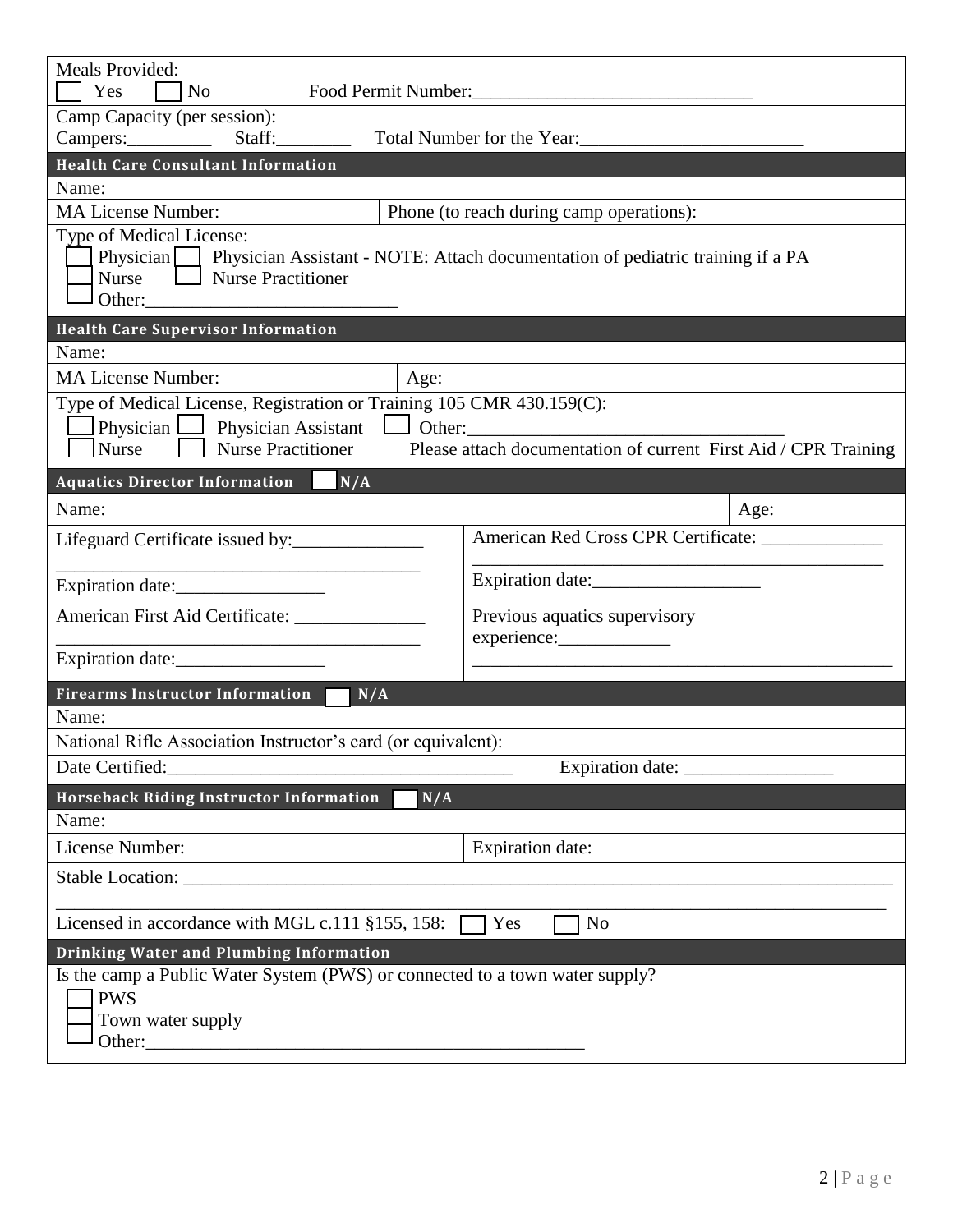| Is the camp connected to a municipal sewer or other community, off-site sewage disposal system or is it served<br>by on-site sewage disposal system(s)?<br>Municipal/Off-Site<br>On-Site: If on-site, Date of most recent septic tank pumping and inspection:<br>Other:                                               |        |  |  |
|-----------------------------------------------------------------------------------------------------------------------------------------------------------------------------------------------------------------------------------------------------------------------------------------------------------------------|--------|--|--|
| <b>Renewal or Previously Submitted Information</b>                                                                                                                                                                                                                                                                    |        |  |  |
| If <b>ALL</b> of the above information was previously submitted <b>and</b> has not changed, please note:<br><b>INFORMATION ON FILE from previous years</b>                                                                                                                                                            |        |  |  |
| <b>Certification and Signature</b>                                                                                                                                                                                                                                                                                    |        |  |  |
| I authorize the verification of the information provided in and with the application is true, complete, and not<br>misleading to the knowledge and belief of the signer. I understand that any license granted based on false,<br>incomplete, or misleading information shall be subject to suspension or revocation. |        |  |  |
| Signature<br>of applicant:                                                                                                                                                                                                                                                                                            | Title: |  |  |
| Name<br>(Please Print):                                                                                                                                                                                                                                                                                               | Date:  |  |  |

## **Comments or Additional Information**